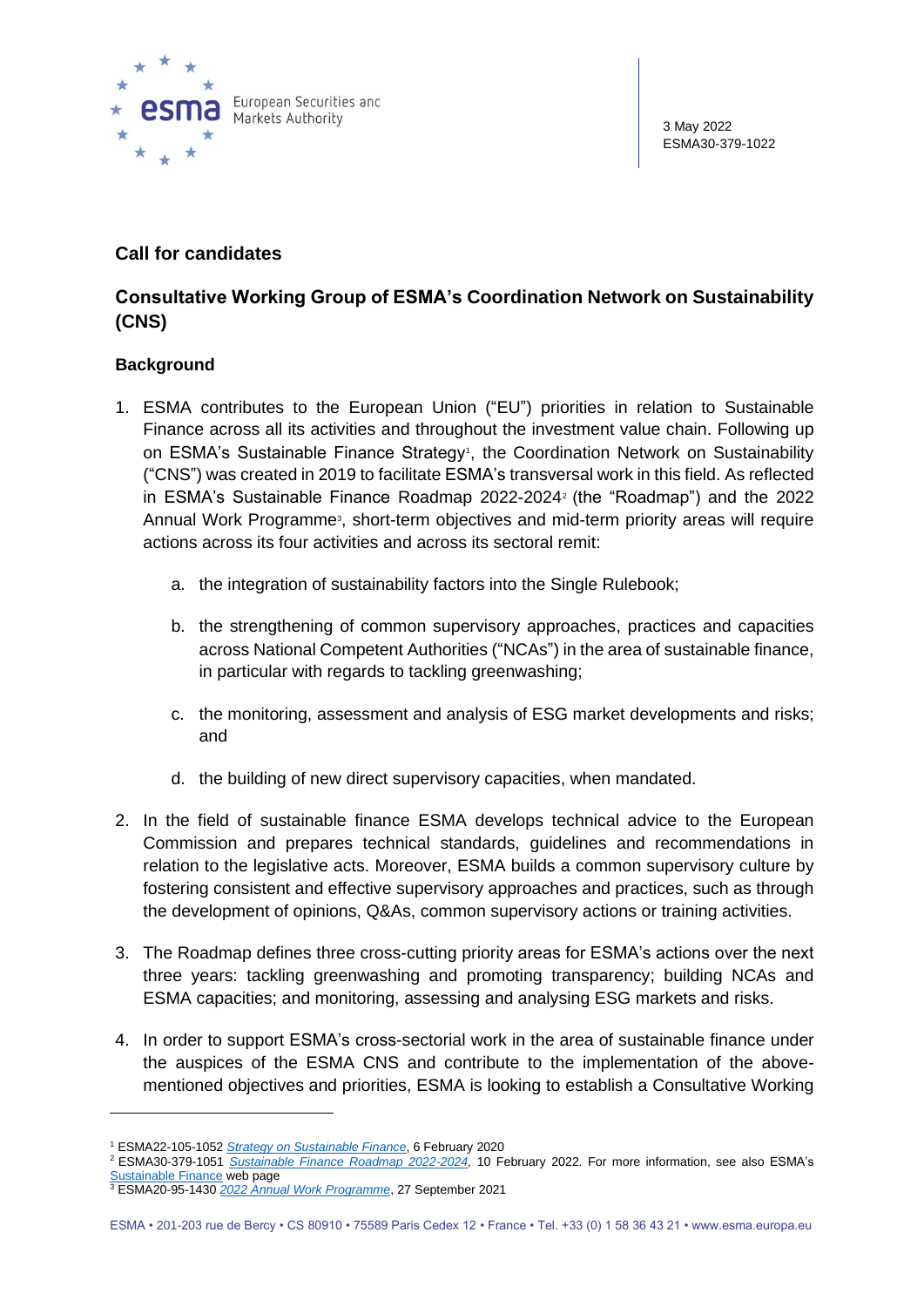

Group ("CWG"). ESMA is therefore calling for expressions of interest from stakeholders by the **11 May, 2022** to become a member of the CWG.

5. In accordance with the "Procedures for ESMA groups", the selection of CWG members is based on an open call for candidates, which is published on the ESMA website. The relevant extracts for CWGs are set out in the Appendix.

# **The CNS**

- 6. The CNS is composed of representatives from NCAs and ESMA staff members.
- 7. As per its [Terms of Reference,](https://www.esma.europa.eu/sites/default/files/library/esma30-379-602_cns_2021_terms_of_reference.pdf) the CNS provides advice to ESMA's sectorial Standing Committees and Networks on sustainable finance matters and provides NCAs with a forum to discuss cross-cutting issues and initiatives. The CNS develops ESMA's views on cross-cutting issues and may point to areas requiring additional research by ESMA and to potential inconsistencies in EU legislation. The CNS also monitors major EU and international developments in the sustainable finance area.

# **Description of CWG role**

- 8. CWG members are expected to provide technical input into various areas of ESMA's work on sustainable finance under the CNS. By bringing together experience from various interest groups / segments of the sustainable investment value chain, the CWG is expected to support a cross-cutting, transversal approach to sustainable finance matters. As such, CWG work will provide technical assistance to ESMA in relation to all aspects of CNS work.
- 9. The CWG may be called upon to provide input at all stages of the policy formulation process in relation to implementing priorities as set out in its Sustainable Finance Roadmap and related actions laid out in its annual work programmes. Insights from CWG members will be most appreciated regarding: the risks and opportunities faced by various categories financial market participants ("FMPs") ; the costs and benefits of various policy options and market practices; their potential impacts in terms of contribution to achieving EU sustainability objectives; the practices, representations and expectations of FMPs, including retail investors.
- 10. The CWG may also be called upon to provide input on relevant market, policy or regulatory developments at the international level in the area of sustainable finance.

### **Terms of appointment**

- 11. CWG members are selected for a renewable term of two years.
- 12. As laid down in Annex 1, ESMA expects CWG members to provide independent expertise, proposals that are supported with practical examples and a constructive approach to their contribution - identifying solutions together with the problems they point out.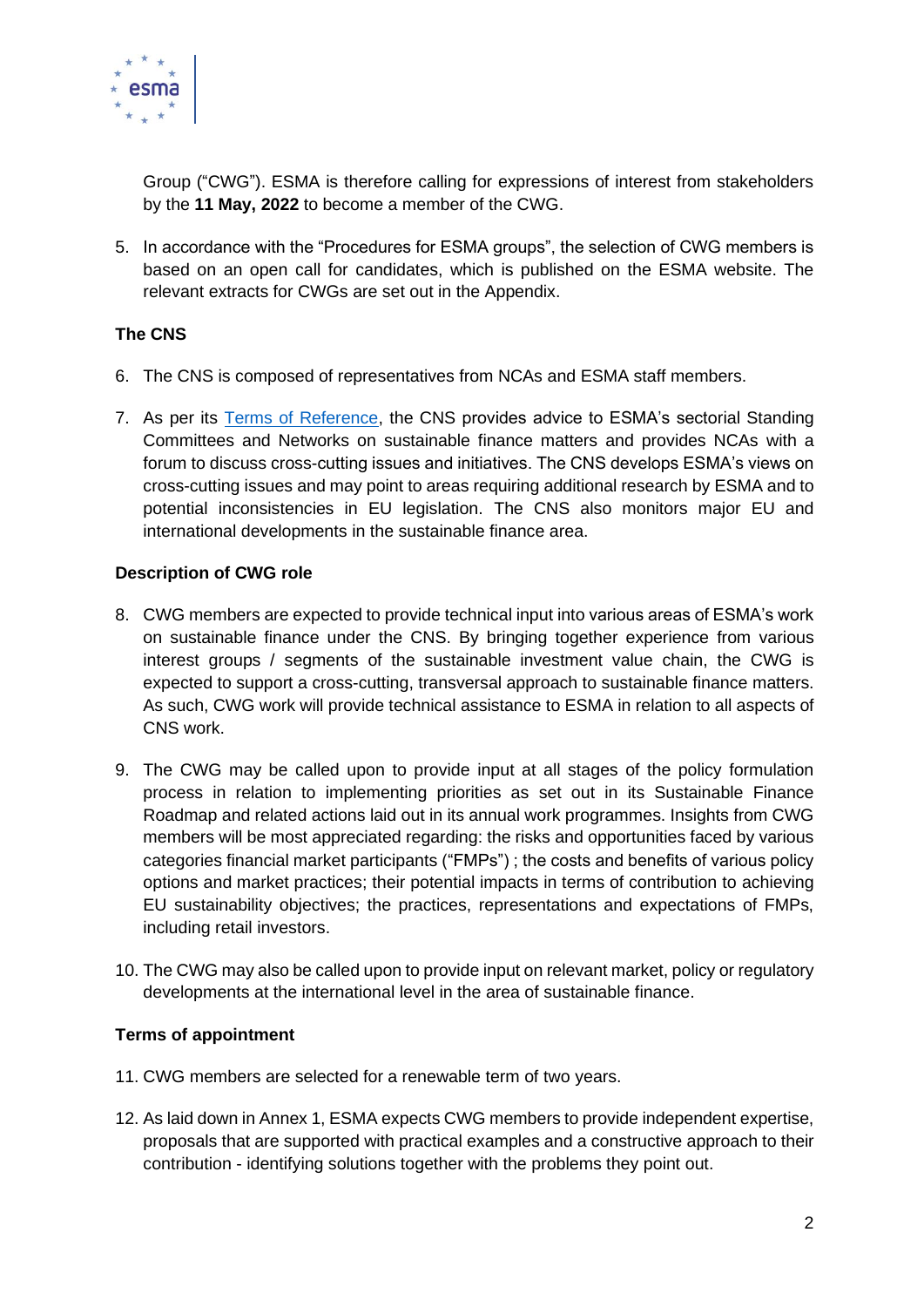

13. CWG members are appointed on a personal basis and are strictly bound by confidentiality requirements in relation to all non-public information they are provided with while performing their tasks in relation to their capacity as CWG members. ESMA reserves the right to exclude at any time from the CWG those members who breach the terms of reference contained in the annex in a serious manner, particularly when it comes to a minimum level of attendance, breaches of confidentiality or misrepresentation of their status of CWG members (points 3.B.iv, 3.B.v and 6 of Annex 1).

## **Eligibility and selection criteria**

- 14. This call for candidates is open to individuals that work for or are members of any organisation that plays an important role for financial markets and their transition towards sustainability in any part of the EU.
- 15. The CWG will comprise approximately 20 members in total and will be composed of individuals with expertise in the field of sustainable finance, in areas within the CNS remit.
- 16. Whilst primarily focusing on the qualifications of the members in terms of knowledge and experience during its selection, ESMA will endeavour to achieve, to the extent possible, an appropriate geographical and gender balance, and representation of all relevant stakeholders categories across the EU affected by the work of the CNS.
- 17. In particular, ESMA will be seeking to ensure a balanced representation of stakeholders with a variety of backgrounds / from various segments of the sustainable investment value chain, including but not limited to:
	- a. Institutional investors;
	- b. Retail investors;<sup>4</sup>
	- c. Investment managers;
	- d. Investment services providers;
	- e. Issuers;
	- f. Benchmarks administrators;
	- g. Credit and ESG ratings providers;
	- h. Auditors and third-party verifiers;
	- i. Data providers and entities active in financial innovation;
	- j. Market infrastructures; and
	- k. Non-governmental organisations, think tanks and research units.

<sup>4</sup> We anticipate that the representation of this segment will be ensured by the participation of individuals with experience and expertise stemming from professional experience at a consumers/retail investors association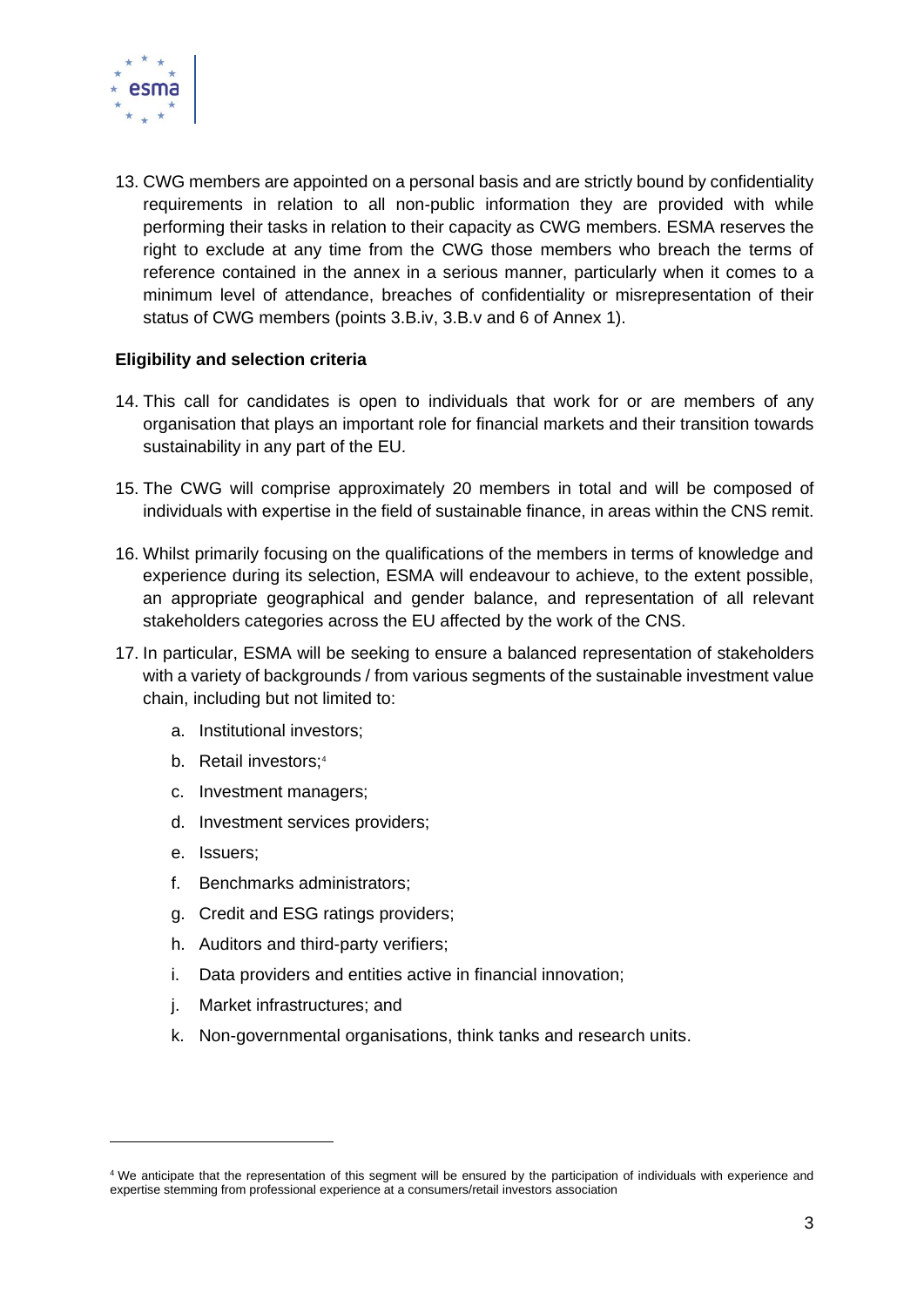

- 18. ESMA will also be seeking to ensure a balanced representation of diverse background in terms of expertise relating to one or more of the Environmental, Social and Governancerelated ("ESG") topics.
- 19. Assessment of eligibility will be based on the following criterion: a minimum of 5 years of relevant professional experience in the field of sustainable finance will be required in either one or more of the topics of the ESG spectrum.

### **Selection process**

- 20. Applications will be accepted from natural persons only. Only the natural person selected will be admitted to the CWG. No substitution (alternates) of natural persons will be permitted throughout the full duration of the appointment, or during possible renewals.
- 21. Applicants not selected may be included on a list of experts, with the possibility of being invited to become CWG members at a later stage.
- 22. ESMA's Executive Director, in consultation with the Head of the Investors and Issuers Department and the Chair of the CNS, will make the final selection of CWG members.

## **Place of provision of services**

23. The CWG will meet at least two times a year. The meetings are organised by ESMA and take place in virtual form unless it is agreed differently between CWG members and the CNS rapporteurs. If circumstances allow, ESMA anticipates that the CWG will be kicked off through an in-person meeting, at its Paris premises. Periodic interactions between meetings through conference calls with members of the CWG are possible and contributions in writing are also anticipated.

### **Compensation, travel expenses**

- 24. There is no compensation for services as a CWG member. And, as a general rule, when participation to the CWG requires travelling, CWG members are expected to meet their own travel expenses.
- 25. However, members representing consumer protection or non-governmental associations (excluding industry representatives) and academics can be eligible for reimbursement of travel expenses and the payment of a daily allowance in accordance with [ESMA policy.](https://www.esma.europa.eu/sites/default/files/library/esma63-46-710_policy_on_the_reimbursement_for_external_persons.pdf)

### **Application procedure, closing date**

- 26. Relevant stakeholders meeting the required eligibility and selection criteria and wishing to apply for a position on the CWG are invited to submit, in English:
	- a completed [application form;](https://www.esma.europa.eu/sites/default/files/esma30-379-1040_application_form_call_for_candidates_cwg_cns.docx)
	- a motivation letter (maximum two pages); and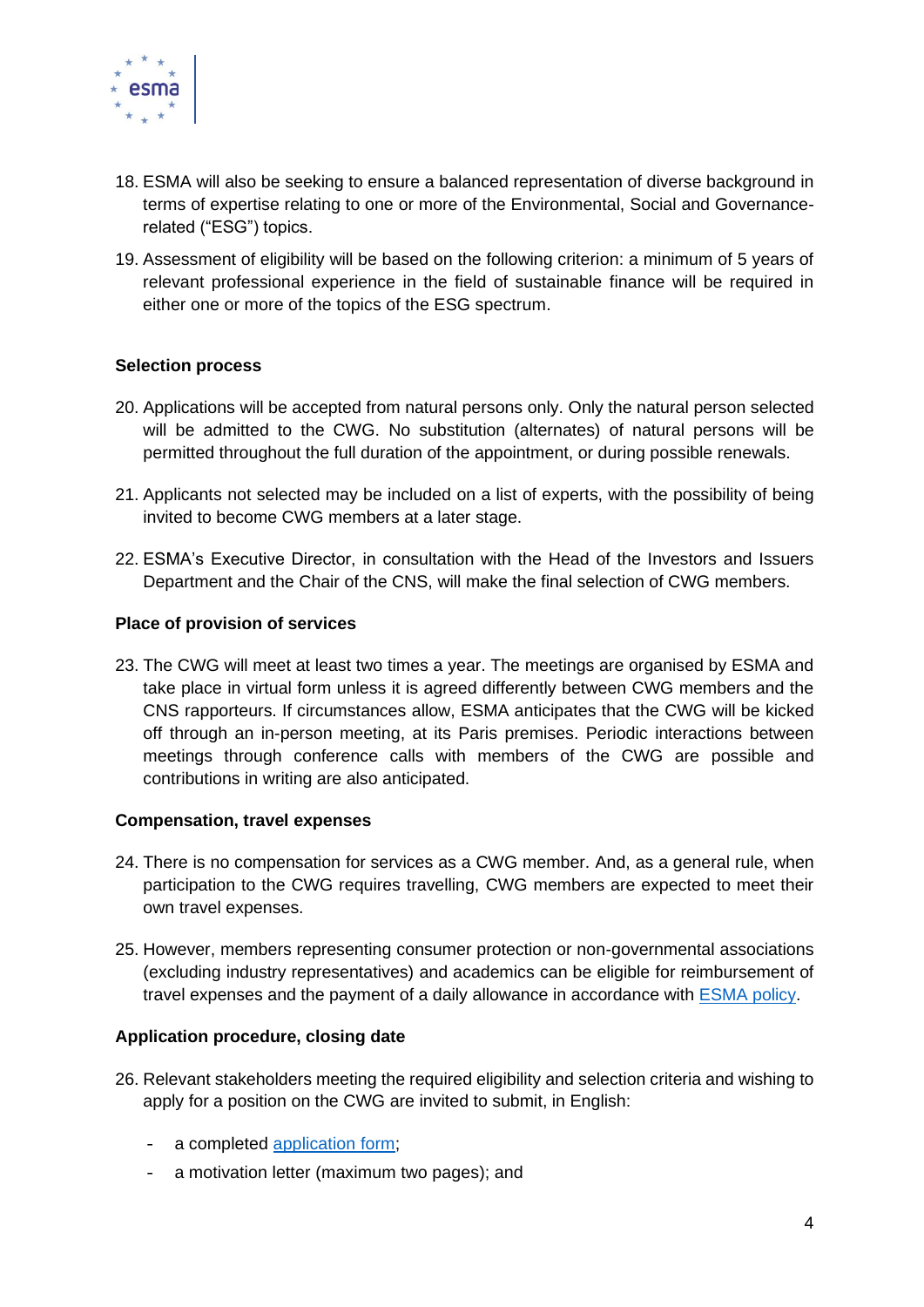

a detailed curriculum vitae  $(CV)$ , preferably in the EU CV format – please find a link to the relevant template:

[https://europass.cedefop.europa.eu/documents/curriculum-vitae/templates](https://europass.cedefop.europa.eu/documents/curriculum-vitae/templates-instructions)**[instructions](https://europass.cedefop.europa.eu/documents/curriculum-vitae/templates-instructions)** 

- 27. Applications should mention clearly qualifications, knowledge and experience related to sustainability factors, including environmental-climate, social and/or governance areas.
- 28. Individuals should highlight whenever their relevant experience relates to one or more segments of the sustainable investment value chain and one or more topics within the ESG spectrum identified in paragraph 21 above and they should point which segment would be their primary experience, if any.
- 29. Unclear or incomplete applications shall not be considered.
- 30. Applicants must keep ESMA informed of any change in their situation or address, so that their application may be kept up to date.
- 31. Applications must be submitted no later than **11 May, 2022** (the date of receipt is taken as proof) by email to the following email address: [ini-assistants@esma.europa.eu.](mailto:mailtoini-assistants@esma.europa.eu)
- 32. Successful applicants will be informed in due course following the conclusion of the application process.
- 33. ESMA will publish the composition of the Group on its website.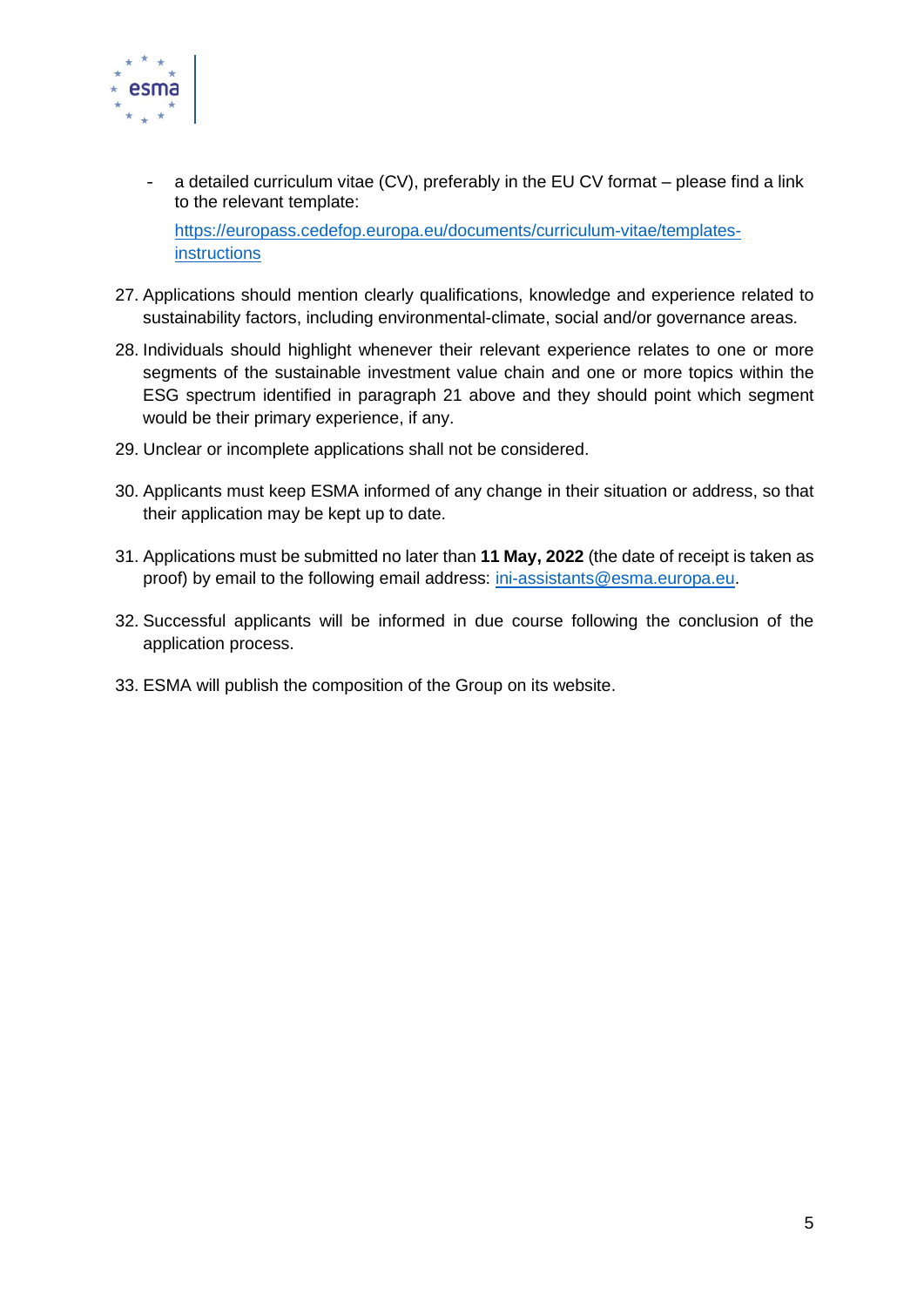

# **Appendix: Extracts from ESMA's 'Procedures for ESMA groups'**

# **II. EXTERNAL CONSULTATIVE WORKING GROUPS**

- 1. ESMA groups reporting to the Board of Supervisors may establish Consultative Working Groups (CWGs) in order to benefit from the expertise of market participants who are specialised in the specific area for which the group is responsible. The purpose of CWGs is to provide advice to the ESMA group during the course of developing a policy line in relation to specific technical matters, or to give a view on specific aspects of the proposals. The role and responsibilities of CWGs are without prejudice to those of the Securities and Markets Stakeholder Group.
- 2. CWG members are selected following an open call for candidates published on the ESMA website, including advice from members of the Board of Supervisors and the Standing Committee, with a final selection being made by the Executive Director in consultation with the relevant Head of Division/Unit of ESMA and the Chair of the relevant group. CWG members are appointed on a personal basis. Members of the CWG may be removed upon decision of the Executive Director in consultation with the Chair of the relevant group.
- 3. Terms of reference of CWGs are given in Annex 1.

## **Annex 1**

**These Terms of Reference are without prejudice to the role and responsibilities of the Securities and Markets Stakeholder Group.**

### **Terms of Reference of Consultative Working Groups**

- 1. The purpose of the Consultative Working Group (CWG) is to provide technical assistance to ESMA in relation to all aspects of a particular group's work, such as the preparation of draft regulatory and implementing technical standards, Article 16 guidelines and the delivery of advice to the European Commission on the delegated and implementing acts required under a Directive/Regulation. The group is formed under the terms of ESMA's Public Statement on Consultation Practices (ESMA/2011/11). The CWG should be composed of market participants, consumers and end-users. Members of the CWG are selected according to the procedure set out in Section II of the Procedures for ESMA groups. The composition of the CWG is made public.
- 2. In meeting the above purpose, the group may be called upon to provide input at all stages of the policy formulation process.
- 3. In meeting the above objectives, the ESMA group and the CWG will apply the following principles.
	- A) Members of the CWG will have: